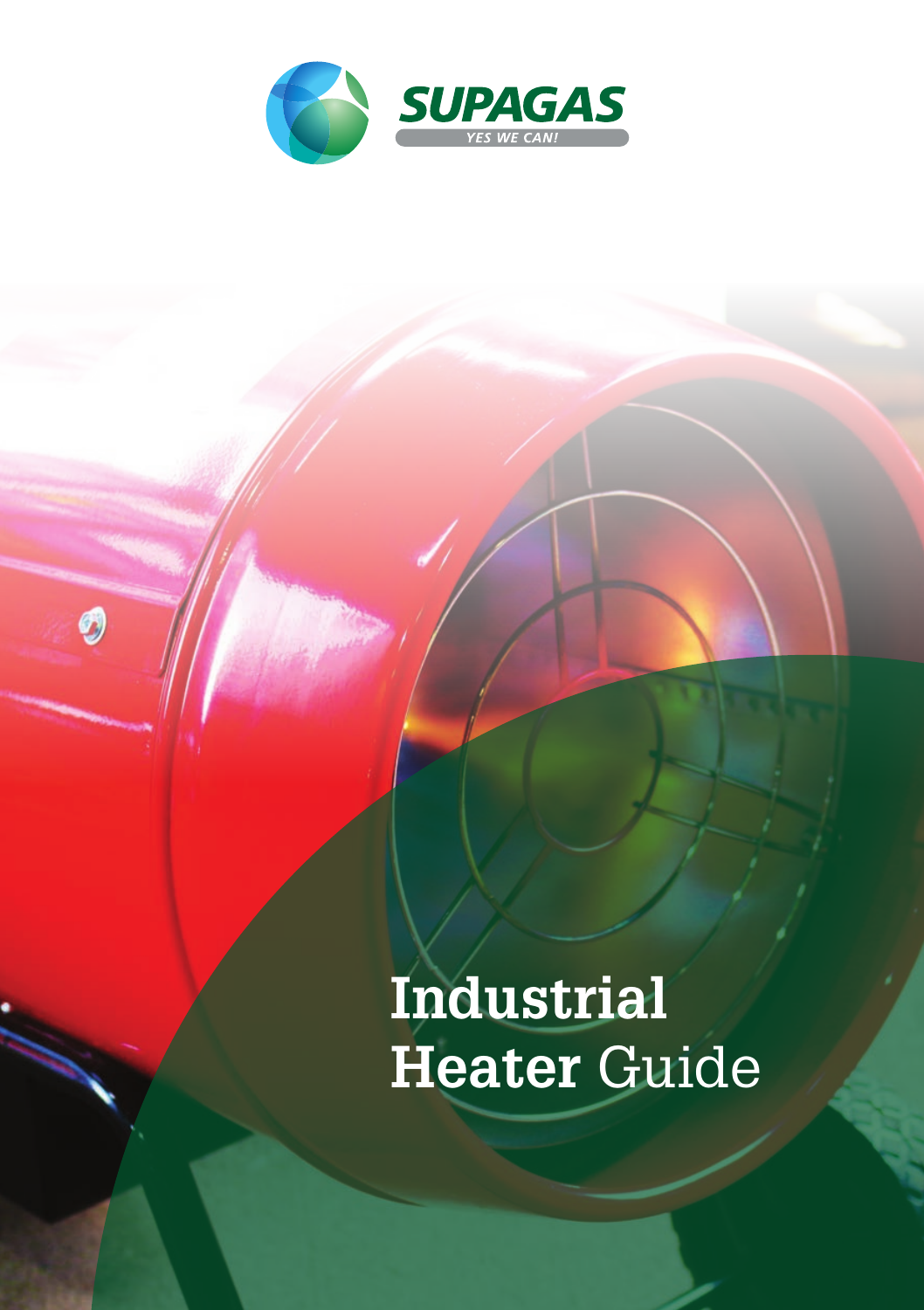## Blow Heater

The Blow Heater is predominately used for industrial heating and is perfect for getting rid of the early morning chill in your workplace. Available in different sizes, the Blow Heater provides the warmth you need, fast.

#### Features:

- 220 240 Volts electricity supply
- Approved by the Australian Gas Association
- Connects to a 45kg LPG cylinder
- Odourless operation, no fumes
- Safety shut-off gas/flame/fan failure and overheat

#### Safety information:

- Not designed for indoor residential use
- Allow a minimum room size as listed on the heater
- Permanent ventilation to outside atmosphere must be provided

### SA Global approved





| <b>SPECIFICATIONS</b>                        |                      |                       |                     |                       |  |  |
|----------------------------------------------|----------------------|-----------------------|---------------------|-----------------------|--|--|
|                                              | <b>HF 15</b>         | HF 20                 | HF 30               | HF 50                 |  |  |
| Maximum heat output                          | 54 M.J/HR            | 72 M.J/HR             | 108 MJ/HR           | 170 MJ/HR             |  |  |
| Dimensions (mm)                              | 250w x 510d<br>x360h | 270w x 500d<br>x 440h | 320w x 600d<br>490h | 300w x 700d<br>x 480h |  |  |
| Approx gas consumption<br>rate per 45kg LPG^ | 41 hours             | 31 hours              | 20 hours            | 13 hours              |  |  |
| BTU/H                                        | 51182                | 68242                 | 102364              | 161128                |  |  |
| Motor rating                                 | <b>28W</b>           | <b>28W</b>            | <b>75W</b>          | 75W                   |  |  |
| Electric connection                          | 10A                  | 10A                   | 10A                 | 10A                   |  |  |
| Operating pressure                           | 70kPa                | 70kPa                 | 150kPa              | 150kPa                |  |  |
| Minimum room volume                          | 270 <sup>m3</sup>    | 360 <sup>m3</sup>     | 540 <sup>m3</sup>   | 900 <sup>m3</sup>     |  |  |
| Ignition                                     | Piezo                | Piezo                 | Automatic           | Automatic             |  |  |
| Automatic safety switch                      | Yes                  | Yes                   | Yes                 | Yes                   |  |  |
| Warranty <sup>t</sup>                        | 12 months            |                       |                     |                       |  |  |

^ Please speak to a Supagas representative to work out minimum gas quantity you will require.

† For further warranty details refer to back page.



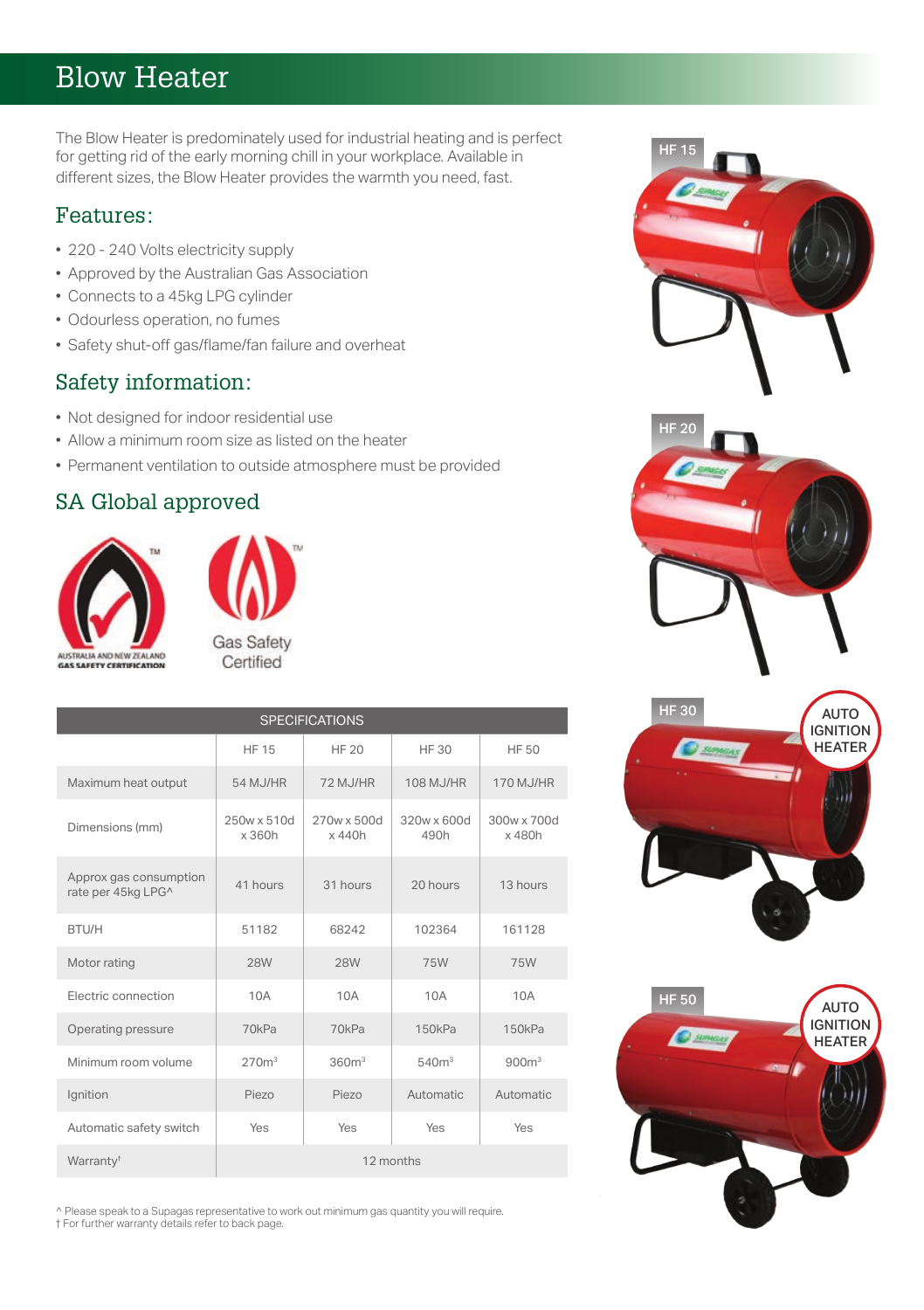# Heat-Flo Gas Radiant Heater

These powerful heaters are ideal for industrial use such as warehouses and factories. All sizes are wall mountable or available on a movable trolley and stand.

#### Features:

- Manual Piezo Ignition
- Approved by the Australian Gas Association
- Connects to a 8.5kg, 13.5kg Heatagas or 45kg LPG cylinder
- Wall-mounting bracket
- Safety flame safeguard system

| <b>SPECIFICATIONS</b>              |                       |                       |  |  |  |
|------------------------------------|-----------------------|-----------------------|--|--|--|
|                                    | 3 Tile                | 5 Tile                |  |  |  |
| Colours                            | Stainless Steel       |                       |  |  |  |
| Maximum heat output                | 25 MJ/HR              | 45 M.J/HR             |  |  |  |
| Dimensions (mm)                    | 499w x 180d<br>x 334h | 695w x 180d<br>x 334h |  |  |  |
| Area heated m <sup>2</sup> (up to) | 16m <sup>2</sup>      | 25 <sup>2</sup>       |  |  |  |
| Warranty <sup>t</sup>              | 12 months             |                       |  |  |  |



# Patio Heater

## A cost effective heating solution

The Patio Heater is one of the most popular outdoor heating solutions. At 50mj/hr, it is the hottest heater in the market. This heater is ideal and perfect for any sized place.

### Features

- A direct ignition system for trouble free lighting
- Hottest heater in the market
- Connects to an 8.5kg or 13.5kg Heatagas cylinder

| <b>SPECIFICATIONS</b>              |                 |  |  |  |
|------------------------------------|-----------------|--|--|--|
| Colours                            | Stainless steel |  |  |  |
| Maximum heat output                | 50M, J/HR       |  |  |  |
| Height (metres)                    | 2.180m          |  |  |  |
| Reflector diameter (mm)            | 813mm           |  |  |  |
| Area heated m <sup>2</sup> (up to) | 28 <sup>2</sup> |  |  |  |
| Warranty <sup>t</sup>              | 12 months       |  |  |  |